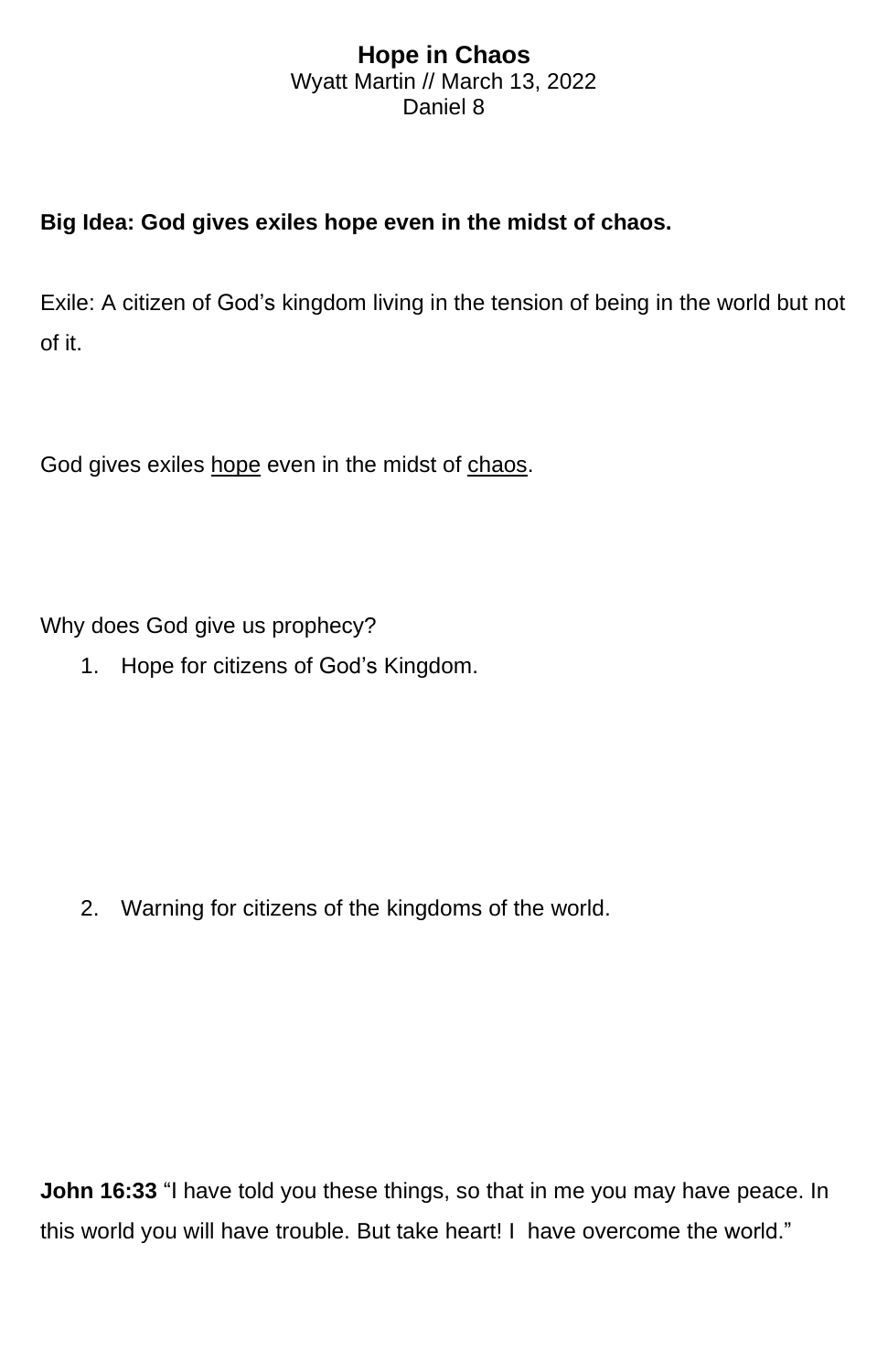## **Sermon questions**

Meet Daniel. A man who stayed radically faithful to God and thrived in his faith while living right in the middle of one of the most godless kingdoms of all time. He has a lot to teach us about what it looks like to be an exile—a citizen of God's kingdom who lives in the tension of being in the world but not of it. We are continuing our series in Daniel, and our passage this Sunday is **Daniel 8.** The Big Idea is: *God gives exiles hope even in the midst of chaos.*

Use these questions to discuss the message from Sunday, focusing on how you can **grow** as an everyday follower of Jesus and how you can **go** accomplish what Jesus calls you to do.

1. When you think of studying biblical prophecy, what is your gut reaction? Do you have any experience with talking about prophecy in the church?

2. One of the repeated themes of the prophecy in **Chapter 8** is that no matter how powerful earthly empires may seem, they ultimately always fail. Living in the U.S., one of the great empires of our day, how can you resist the temptation to put your ultimate hope in in the kingdoms of this world instead of the Kingdom of God?